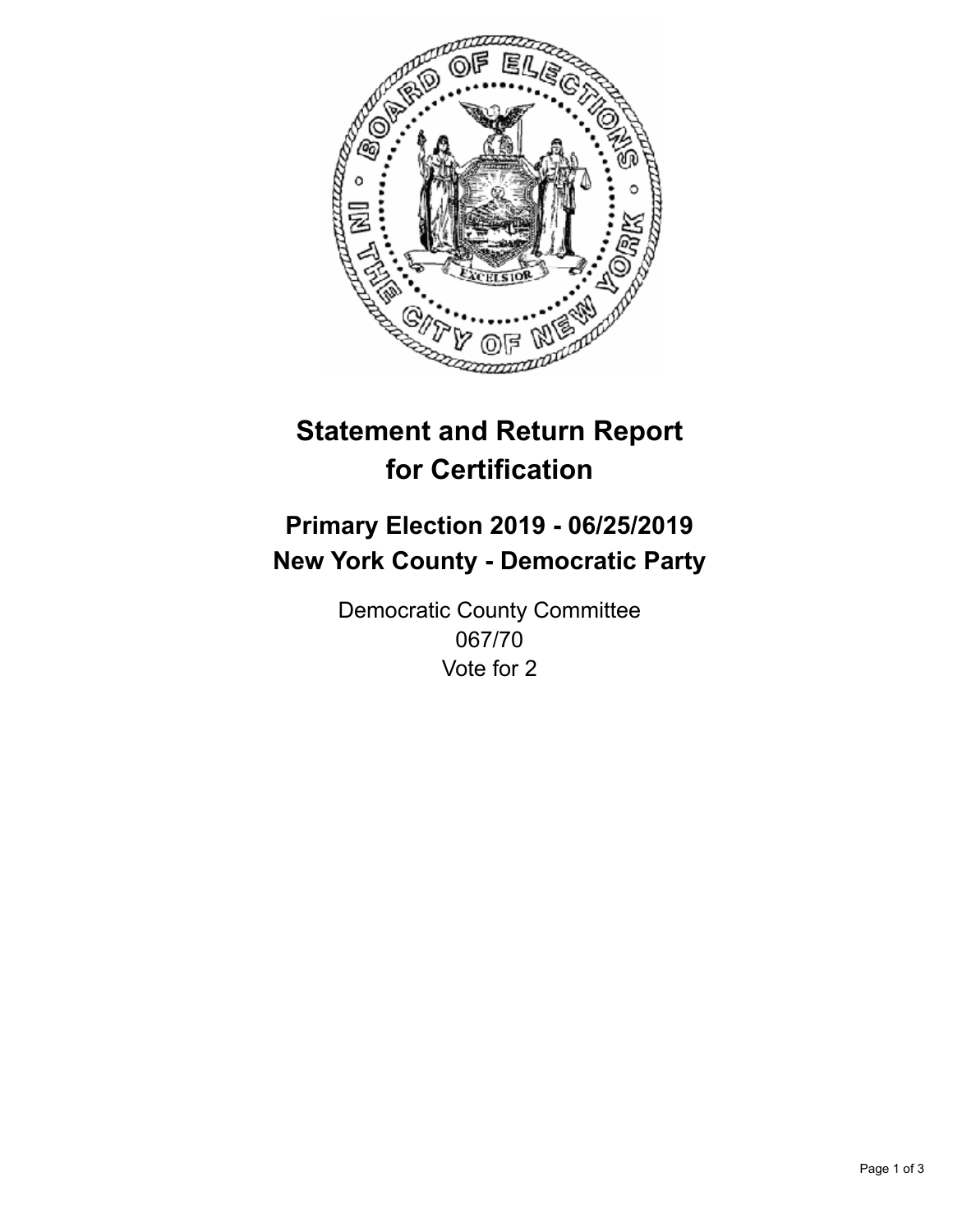

## **Assembly District 70**

| <b>PUBLIC COUNTER</b>                                    | 9            |
|----------------------------------------------------------|--------------|
| MANUALLY COUNTED EMERGENCY                               | 0            |
| ABSENTEE / MILITARY                                      | $\mathbf{0}$ |
| AFFIDAVIT                                                | $\mathbf{0}$ |
| <b>Total Ballots</b>                                     | 9            |
| Less - Inapplicable Federal/Special Presidential Ballots | 0            |
| <b>Total Applicable Ballots</b>                          | 9            |
| <b>JOVANNY PICHARDO</b>                                  |              |
| ALICIA BARKSDALE                                         | 3            |
| ADAM WILSON                                              | 6            |
| <b>KURT F. ADAMS</b>                                     | 4            |
| <b>Total Votes</b>                                       | 14           |
| Unrecorded                                               | 4            |